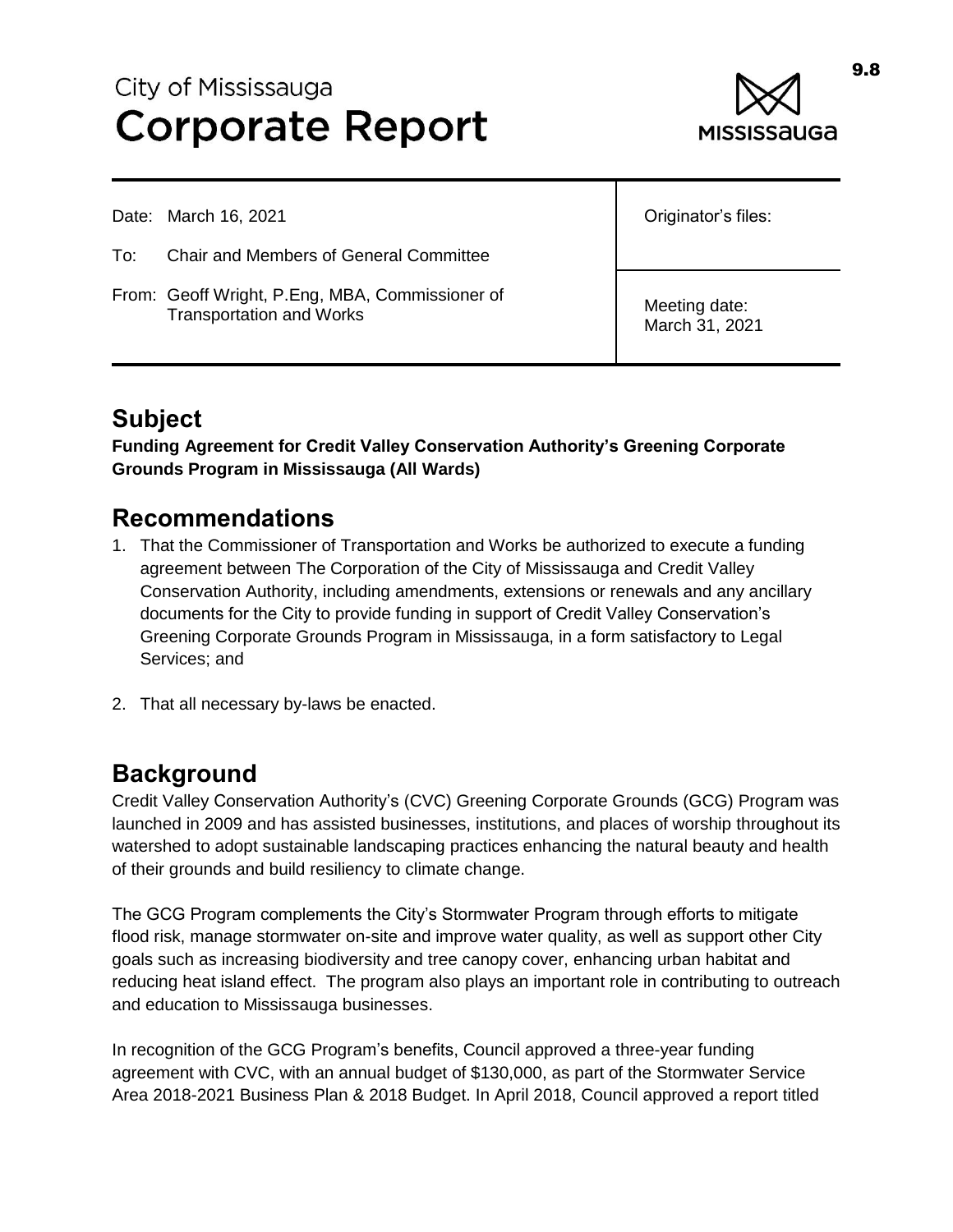"Agreement with Credit Valley Conservation (CVC) to Support CVC's Greening Corporate Grounds Program in Mississauga", dated March 20, 2018 to execute an agreement between the City and CVC to provide funding in support of the GCG Program. Subsequently, a funding agreement was executed between the two parties, effective May 1, 2018 to December 31, 2020.

#### **Comments**

The funding support from the City over the past three years has allowed the GCG Program to tailor a more comprehensive outreach program for businesses in Mississauga and further collaboration with the Mississauga Board of Trade (MBOT). These focused efforts have resulted in a number of activities including:

- Partnership with City staff to provide education on stormwater management and the Stormwater Credit Program;
- Implementation of joint marketing campaigns including regular sustainable landscaping articles in MBOT's *Connect* magazine;
- Participation on the MBOT Environment, Sustainability & Infrastructure Committee;
- Launch of the GCG *Green Brief*, a bi-monthly electronic newsletter educating businesses about environmental sustainability;
- Launch of the GCG educational seminar series with topics like *'Pollution Prevention: It's Just Good Business'* and '*Winter Maintenance and Your Bottom Line'*; and
- Collaboration with the City's Environmental Coordinator to provide greater focus on pollution prevention through GCG site assessments, reports and education.

With GCG building its portfolio of satisfied participants and promoting its benefits through marketing efforts, the Program is able to build trust and a positive reputation within the business community. It is the Program's goal to increase knowledge and change attitudes of landowners in the mid-term and increase the adoption of sustainable landscaping practices over the longterm. However, it must be understood that behavioural change is a long term commitment given that it takes time to build awareness and motivate action.

As the original funding agreement expired at the end of 2020, \$90,000 annually was approved by Council as part of the Stormwater Service Area's 2021-2024 Business Plan & 2021 Budget to continue with the Program. As such, staff requests the authority to enter into a two-year (2021-2022) funding agreement with CVC, on similar terms as the 2018-2020 agreement, with the option to renew or extend.

## **Strategic Plan**

Supporting CVC's GCG Program aligns with the *Connect: Completing our Neighbourhoods*, *Prosper: Cultivating Creative and Innovative Businesses* and *Green: Living Green* pillars.